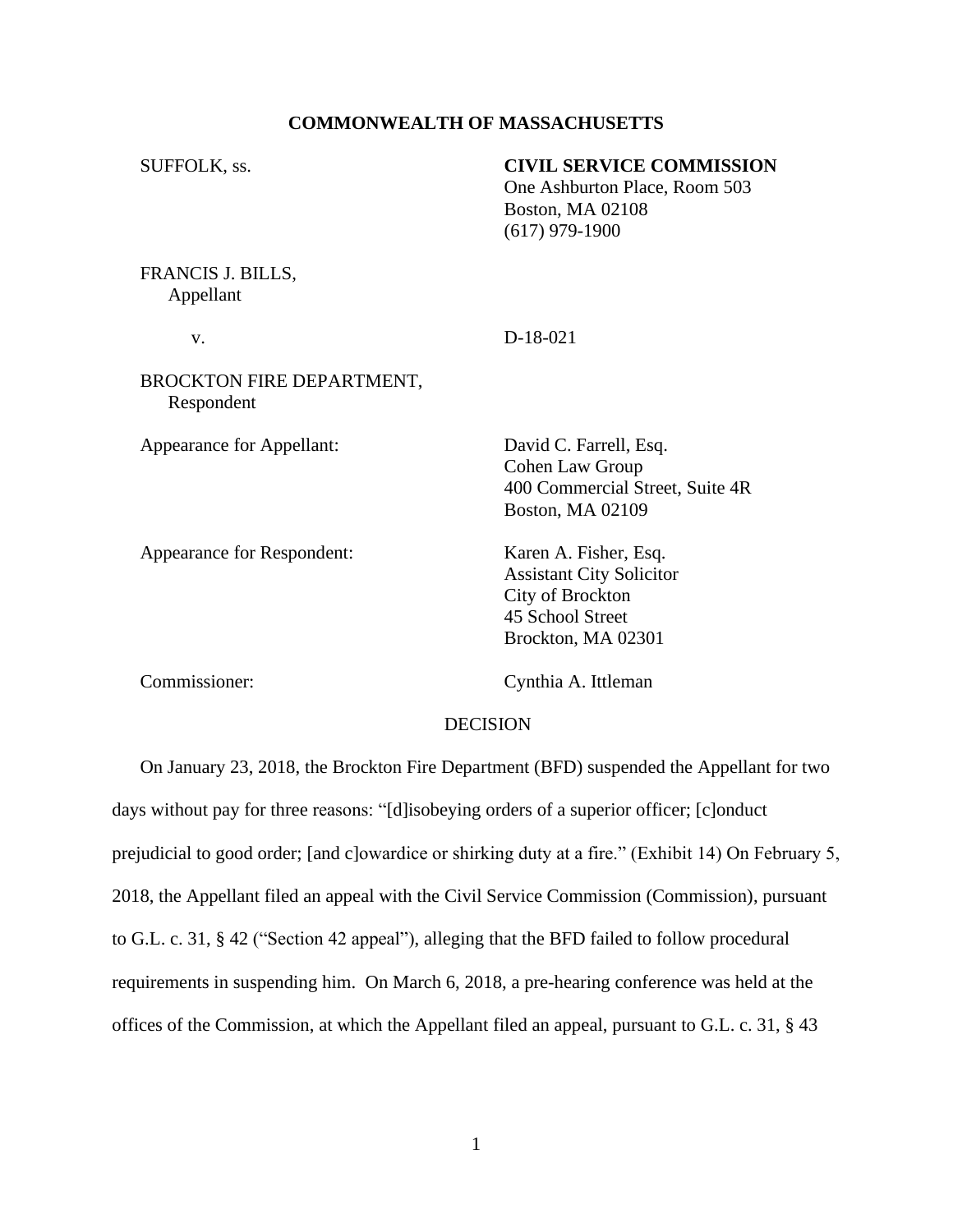("Section 43 appeal"), alleging that the BFD had not suspended him for just cause. (Stipulations of Facts, Procedural Order)

 On March 30, 2018, the Appellant moved for summary decision on his Section 42 appeal, alleging that he had been deprived of a just cause hearing within five days of requesting one. On April 2, 2018, BFD opposed the Appellant's motion for summary decision, and cross-moved for summary decision. BFD argued that the Appellant's just cause hearing had been delayed by two factors: settlement negotiations that, although ultimately unsuccessful, had been promising enough that a hearing had not been scheduled; and after a hearing was scheduled, BFD's lawyer became ill, requiring a continuance. On April 8, 2018, the Commission denied the Appellant's summary judgment motion, citing BFD's reasons, and stated that the denial would be incorporated into this decision. The Commission did not rule on BFD's cross-motion for summary judgment and need not do so now in light of this decision.

 The Appellant requested subpoenas for many witnesses, some of which I allowed and some of which I denied. I allowed subpoenas to issue to Maureen Cruise, who conducted the Appellant's hearing pursuant to G.L. c. 31, § 41 ("Section 41"), and Deputy Chief Scott Albanese. BFD objected to the issuance of these two subpoenas.

 A full hearing was held at the offices of the Commission on June 4, 2018. The hearing was public at the written request of the Appellant. The hearing was both transcribed by a stenographer and recorded; the stenographer's transcript is the hearing's official record, by agreement of the parties.

 The witnesses were sequestered. The Appellant did not testify or call witnesses. I admitted 30 exhibits into evidence, Exhibits 1 through 27 and 29 through 31. The BFD submitted Exhibits 1 through 16. The Appellant submitted Exhibits 17 through 29. I struck Exhibit 28 and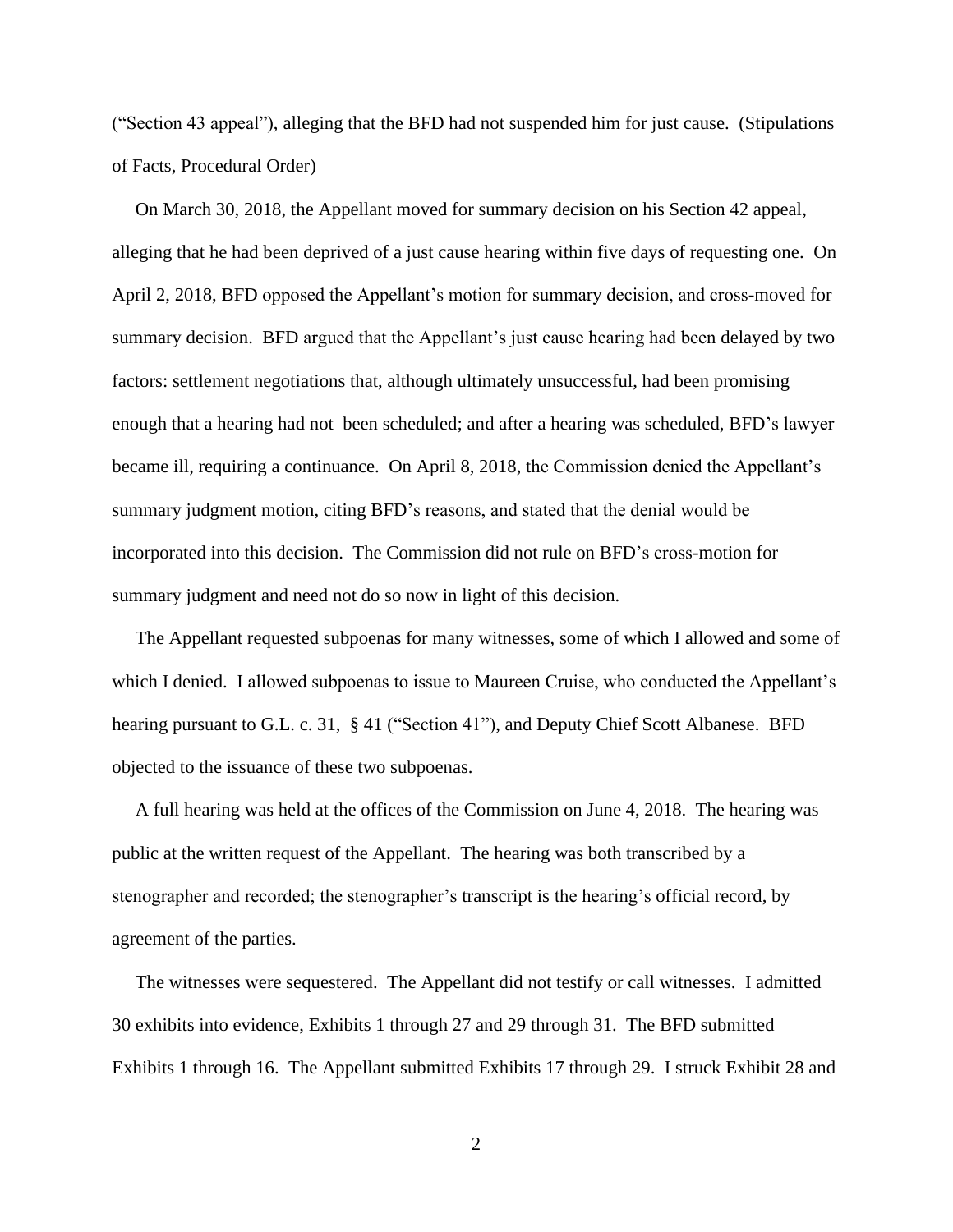returned it to the Appellant. The BFD later submitted Exhibits 30 and 31 at my request. I agreed to the Appellant's request that these last two exhibits be redacted. The Appellant objected that BFD did not do so. I now rule that Exhibits 30 and 31need not have been redacted. I admitted de bene Exhibit 25, which are handwritten notes of an unidentified person investigating the Appellant's conduct. Because the author of Exhibit 25 was never identified (Testimony of Albanese 254), I now exclude Exhibit 25.

 Among the Appellant's requests for subpoenas that I denied was one to subpoena Paul Hynes, a lawyer for the Brockton Firefighters Union. The Appellant contended that Hynes had held himself out as the Appellant's lawyer and entered into an attorney-client relationship with the Appellant. At the hearing, the Appellant proposed entering into evidence an offer of proof of what Hynes would have testified to. (Transcript 62-68) The offer of proof was the Appellant's proposed Exhibit 28 that I struck and returned to him. On June 5, 2018, the day after the hearing, the Appellant submitted the offer of proof again and asked that I reconsider my decision. The offer of proof is in the record, but I have not relied upon it in this decision.

 Following the close of the hearing, the Appellant submitted a proposed decision on June 4, 2018; the BFD did so on July 19, 2018. The Appellant's proposed decision included Exhibits A through Q, which had not been admitted at the June 4, 2018 hearing. BFD objected to these exhibits and then moved to strike the Appellant's proposed decision under 810 CMR 1.01(7)(c), noting that 810 CMR 1.01(10)(j) authorizes the submission of post-hearing briefs that include "arguments on the evidence." I allow in part BFD's motion as it pertains to Exhibits A through Q, finding that their submission violates  $810$  CMR  $1.01(10)(i)$  and that they are "impertinent" under 810 CMR 1.01(7)(c), and striking them. I deny that portion of BFD's motion that pertains to the body of brief, which may or may not be supported by evidence that was admitted. I deny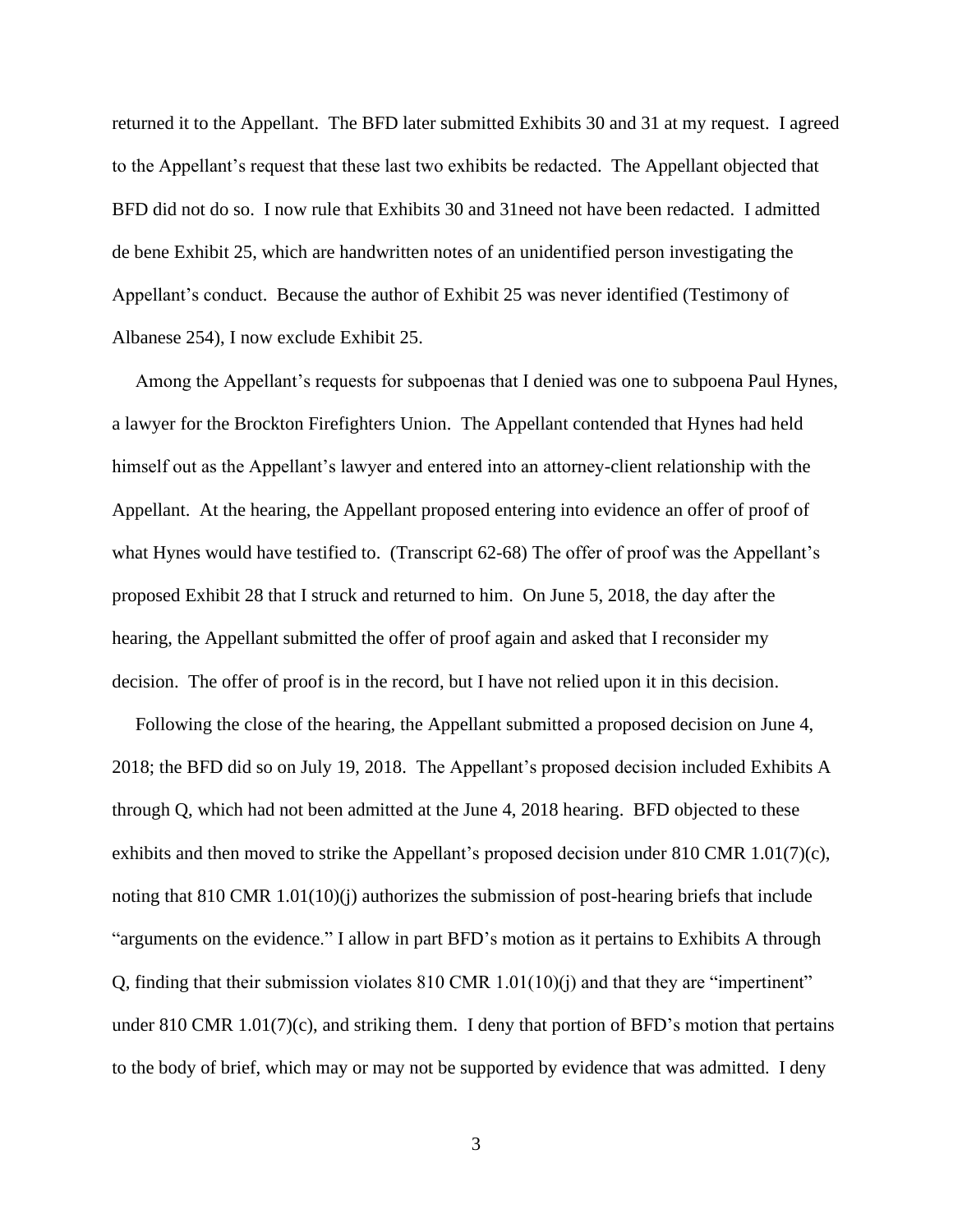the requests contained in the Appellant's opposition to BFD's motion to strike, including his

request for attorney's fees.

# **FINDINGS OF FACT**

Based upon the documents admitted into evidence and the testimony of:

## *Called by the BFD:*

- Captain Jeffrey Marchetti;
- Firefighter Edward Churchill;
- **Exercise Finds** Firefighter Francis Madden;
- **Deputy Chief Scott Albanese;**
- Chief Michael Williams,

I make the following findings of fact:

- 1. The Appellant has been a Brockton firefighter since 2004 and a captain since 2016. (Stipulated Facts)
- 2. An active fire scene begins with a telephone report of a fire to the BFD's dispatch center.

When the BFD personnel arrive at the scene and discover an active fire, a person designated as the Incident Commander will establish command. An active fire scene ends when the Incident Commander terminates command. (Testimony of Marchetti 77-78)

- 3. An Incident Command Technician (ICT) is assigned to the Incident Commander. An ICT acts as the Incident Commander's eyes and ears – the Incident Commander's deputy. If an ICT gives an order, it is assumed that the order is from the Incident Commander. An ICT is also known as an Acting Deputy Aide. (Testimony of Marchetti 82-83, testimony of Churchill 165)
- 4. It is common knowledge who the ICT is at a fire. The ICT is assigned at the beginning of a shift, drives the Incident Commander, and wears a helmet indicating status as the ICT. (Testimony of Marchetti 84)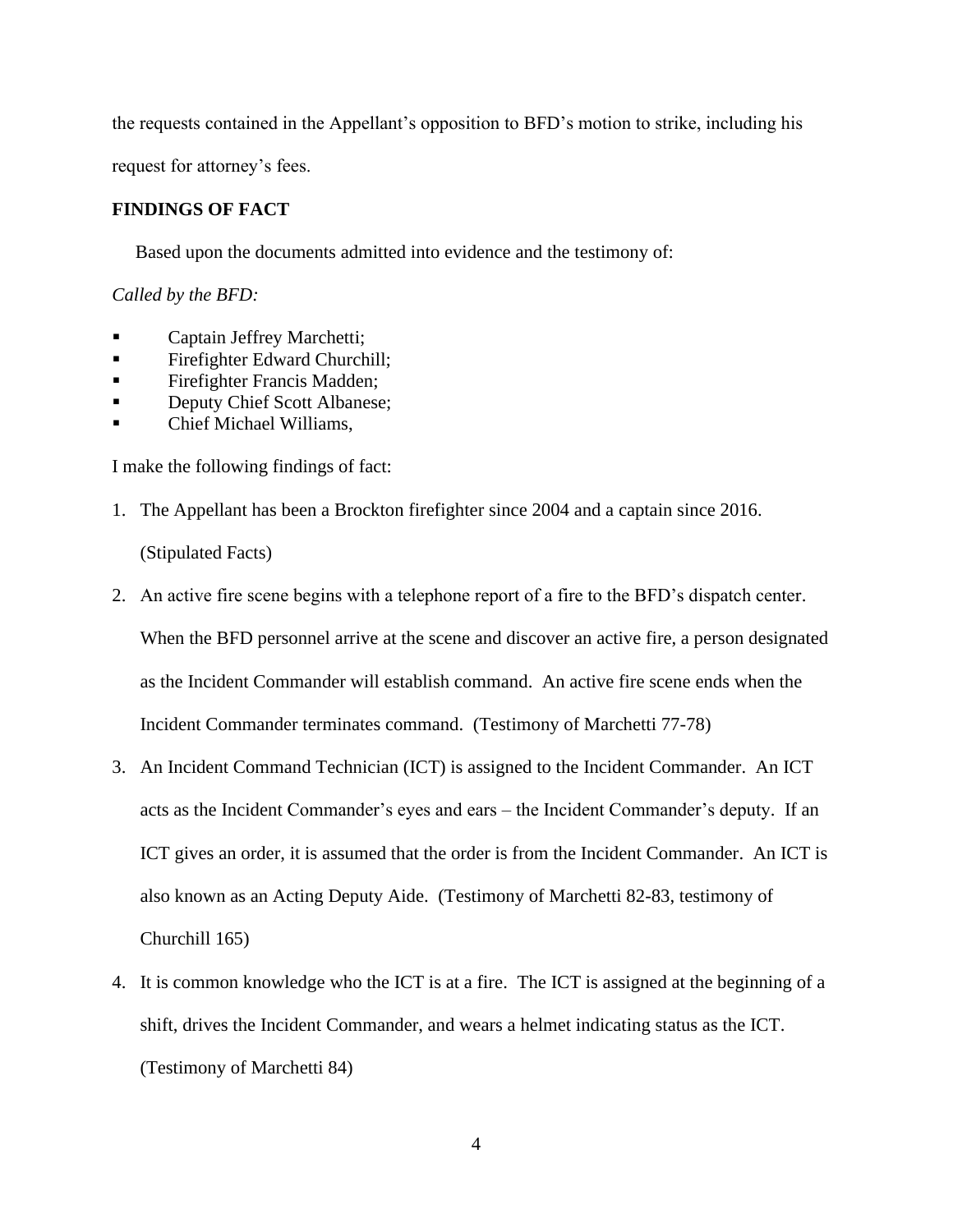- 5. In the early morning of December 31, 2017, Captain Marchetti, who was the Acting Deputy Chief of the Brockton Fire Department (BFD), was the Incident Commander of an active fire scene at 12 Johnson Court, Brockton. (Exhibit 1, Testimony of Marchetti 77-78, 80)
- 6. Chief Williams was present at the active fire scene but did not assume command over it. (Testimony of Marchetti 80, Testimony of Williams 275)
- 7. Captain Marchetti communicated that he was the Incident Commander in two ways. He arrived at the fire scene in Car 56, which is for the Incident Commander and says "Shift Commander" on it. He also used the BFD radio to call in an initial report, provide the address, and establish command. (Testimony of Marchetti 81)
- 8. The initial response to the fire entailed certain personnel and vehicles. Captain Marchetti called for additional personnel and vehicles. (Testimony of Marchetti 86-87)
- 9. Engine Company 5 and Ladder 4 responded to Captain Marchetti's second call for personnel and vehicles. Captain Marchetti gave instructions to Engine Company 5 and Ladder 4 when they were en route to the fire, identifying himself as the Incident Commander. (Testimony of Marchetti 87-88)
- 10. The Appellant was in charge of Ladder 4. Two firefighters arrived with the Appellant, Firefighters Madden and James Miceli. (Testimony of Marchetti 87)
- 11. It is important that an Incident Commander knows where fire personnel and equipment are located. Fire personnel need to remain accountable to superior officers. One reason is that a building on fire is a building that has been weakened and that could collapse. If a building collapses, the Incident Commander needs to know whether to send a crew into the collapsed building to rescue trapped firefighters. An Incident Commander also needs to know which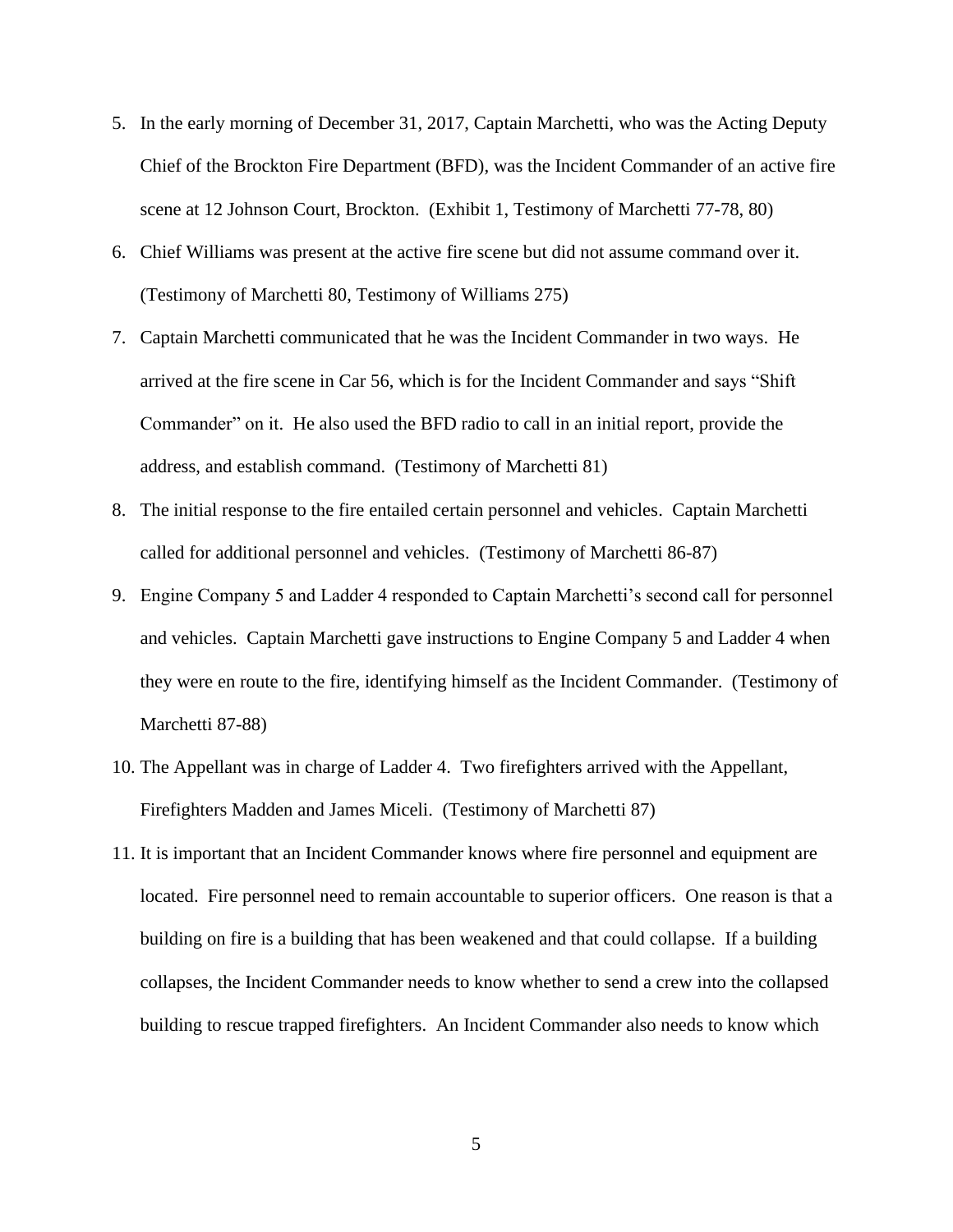fire crews are available for work. (Testimony of Marchetti 90, 98, testimony of Albanese 233-34)

- 12. After firefighters had knocked down the fire, they were allowed to rehab. (Testimony of Marchetti 104, 142-45).
- 13. Rehabbing is a process that occurs after a fire has been knocked down and all firefighters have left the building that was burning. It includes firefighters drinking water, taking off their fire coats and Scott packs (portable air supply packs), changing air bottles, and resting. (Testimony of Marchetti 88-89, 104, 143, Testimony of Albanese 236)
- 14. Also after firefighters had knocked down the fire, Ladder 4 and its personnel were assigned to assist Engines 4 and 5 in a task called packup. When that task was completed, Engines 4 and 5 reported for their next assignment. Ladder 4 did not return for its next assignment. (Exhibit 1)
- 15. Captain Marchetti noticed that Ladder 4 was unaccounted for. He did not know where it was located. He assigned Firefighter Churchill, the ICT, to find Ladder 4. (Testimony of Marchetti 90-91)
- 16. The ICT found Ladder 4 and its personnel parked on North Main Street. The personnel were drinking coffee. (Exhibits 1 and 2, Testimony of Marchetti 92, 98, 148, Testimony of Churchill 169)
- 17. The ICT told the Appellant that Captain Marchetti was looking for him. The Appellant responded that his crew was cold and tired and that he was rehabbing them. When the ICT reported this response to Captain Marchetti, Marchetti ordered the ICT to order the Appellant to report to the front of the building that had had the fire. (Testimony of Marchetti 92, 148, Testimony of Churchill 170)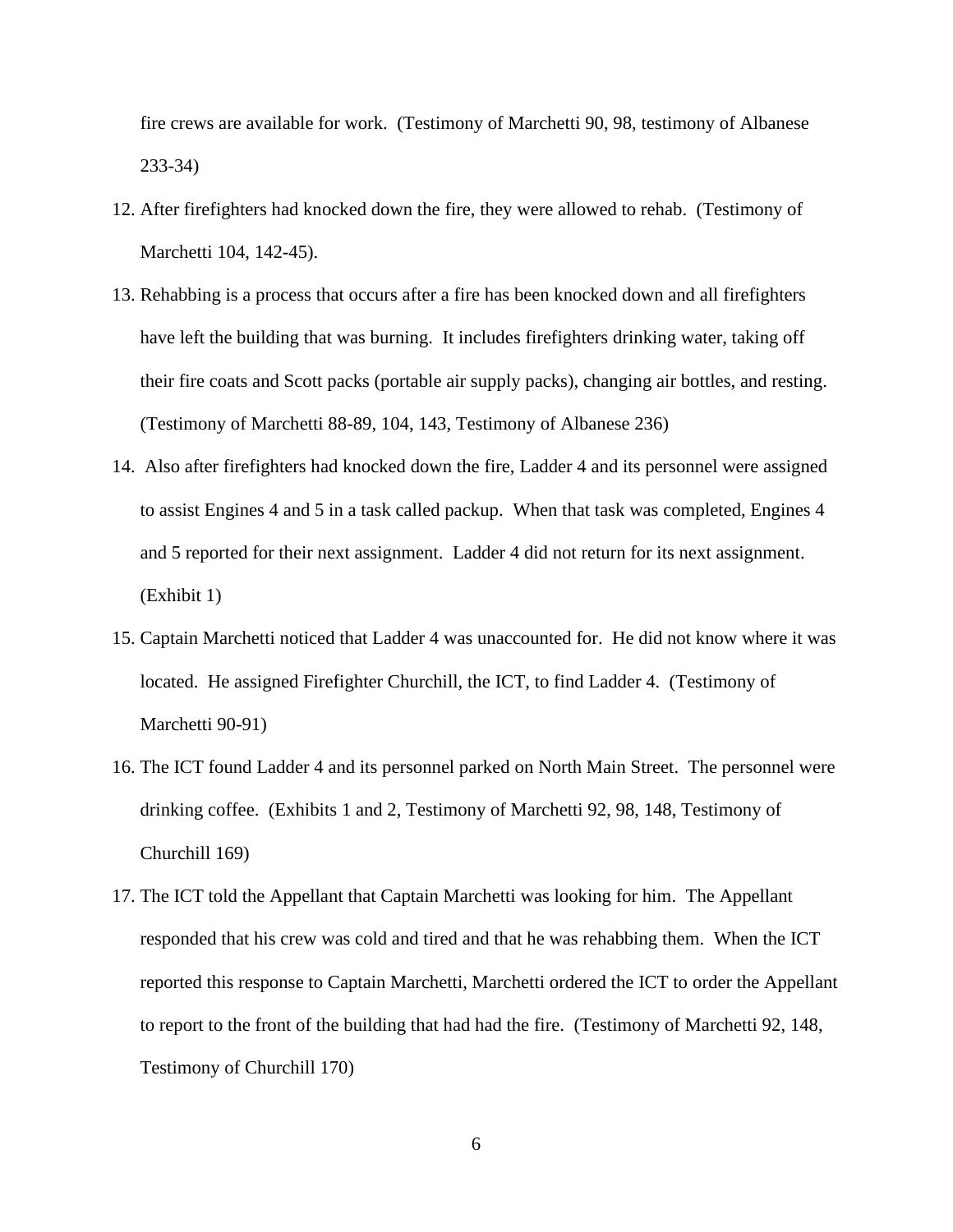- 18. An Incident Commander decides when firefighters will rehab, although other supervisors, such as a Safety Officer, sometimes make decisions about additional rehab. (Testimony of Marchetti 100, 104)
- 19. A captain should not have a crew rehab without getting permission from or informing a superior officer. (Testimony of Albanese 233, 238)
- 20. For a member of the BFD to act without an order or assignment is considered "freelancing," which is dangerous and prohibited. (Testimony of Marchetti 101, Exhibit 20)
- 21. The ICT conveyed Captain Marchetti's order to the Appellant. The Appellant said "OK" but Ladder 4 did not appear in front of the building. (Testimony of Marchetti 93, Testimony of Churchill 171)
- 22. The fire had been knocked down but the BFD was still contending with hot spots and investigating the fire. (Testimony of Marchetti 92-93)
- 23. Captain Marchetti gave Ladder 4 a few minutes to report to the front of the building. When it did not do so, Captain Marchetti called the Appellant on the radio. (Testimony of Marchetti 93-94, 149)
- 24. The radio call was recorded and went as follows:

Captain Marchetti: "Command. Call[ing] Ladder 4."

Appellant: "Ladder 4."

Captain Marchetti: "Front of the building with your crew."

Appellant: "Repeat that message."

Captain Marchetti: "Report to the front of the building with your crew."

Appellant: "We'll be there in five. My crew has to use the bathroom."

Captain Marchetti: "Report to the front of the building with your crew."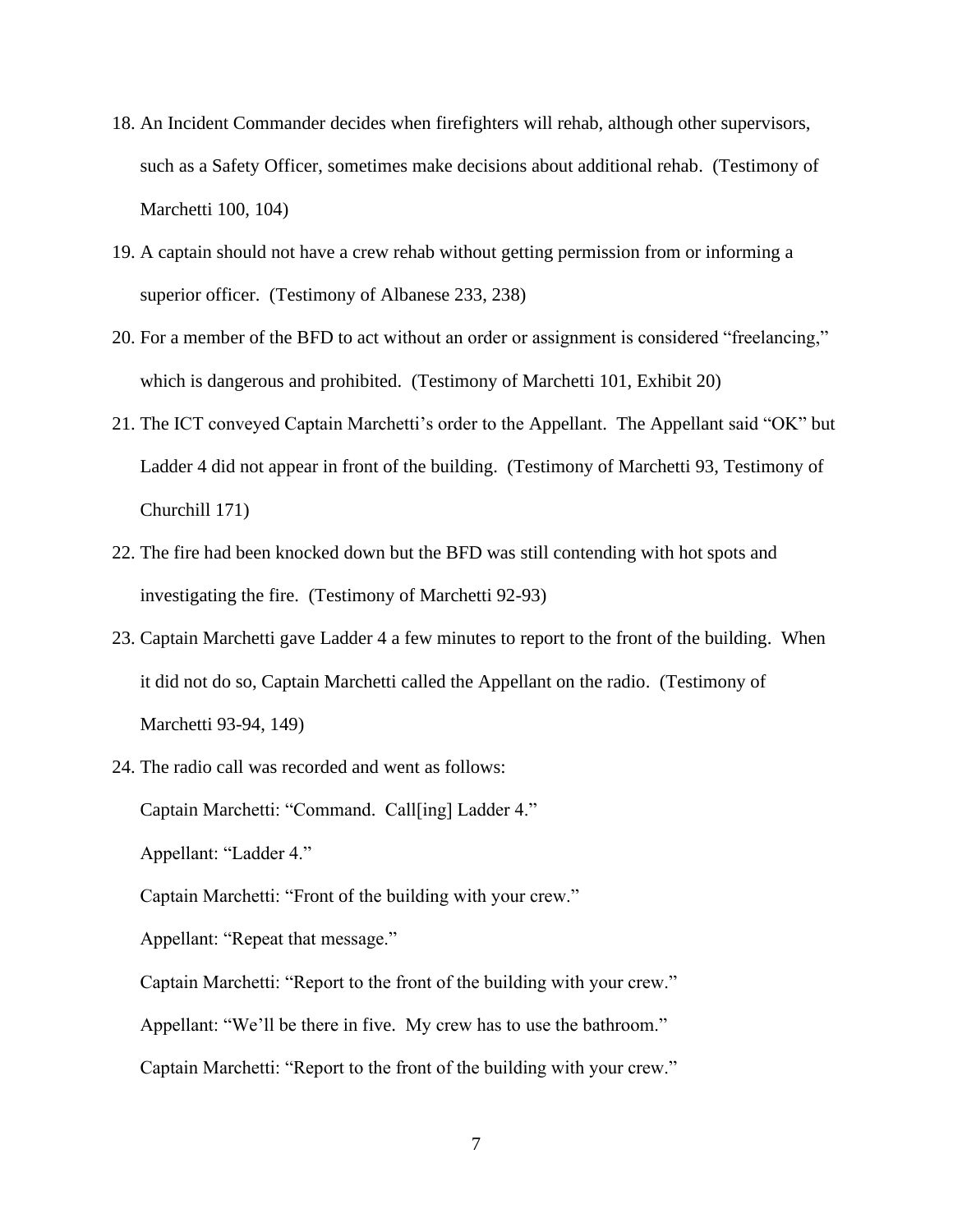Appellant: "Did you get that last message? We have to use the bathroom."

(Exhibit 15, Testimony of Marchetti 94-95 (summarizing radio call and identifying the voices))

- 25. Although the Appellant told Captain Marchetti that "[w]e" had to use the restroom, only the Appellant needed to do so. Firefighter Madden had already used the restroom and Firefighter Miceli did not use the restroom around that time. (Testimony of Madden 205)
- 26. The Appellant told Firefighter Madden, who was assigned to Ladder 4, of the gist of his conversation with Captain Marchetti. Firefighter Madden offered to report to Captain Marchetti and inform him that the Appellant was using the restroom but the Appellant ordered Firefighters Madden and Miceli to remain with Ladder 4 until he returned from the restroom. (Testimony of Madden 204-05)
- 27. The Appellant and his crew took 10 to 15 minutes to report to the front of the building. (Exhibit 1, Testimony of Marchetti 97)
- 28. In the meantime, other fire personnel were working, such as helping fire investigators and collecting firefighting equipment. At the time, it was still an active fire scene even though the fire had been knocked down. (Testimony of Marchetti 97-98)
- 29. An active fire scene can be dangerous, even fatal, to firefighters, even hours after they have knocked down the initial fire. (Testimony of Marchetti 112)
- 30. When the Appellant and his crew reported to the front of the building, Captain Marchetti sent the two firefighters other than the Appellant to the front of the building so that he could talk to the Appellant in private. (Testimony of Marchetti 99)
- 31. The Appellant approached Captain Marchetti aggressively, was angry, and leaned in with a threatening posture and clenched fists, while grinding his teeth. (Testimony of Marchetti 99)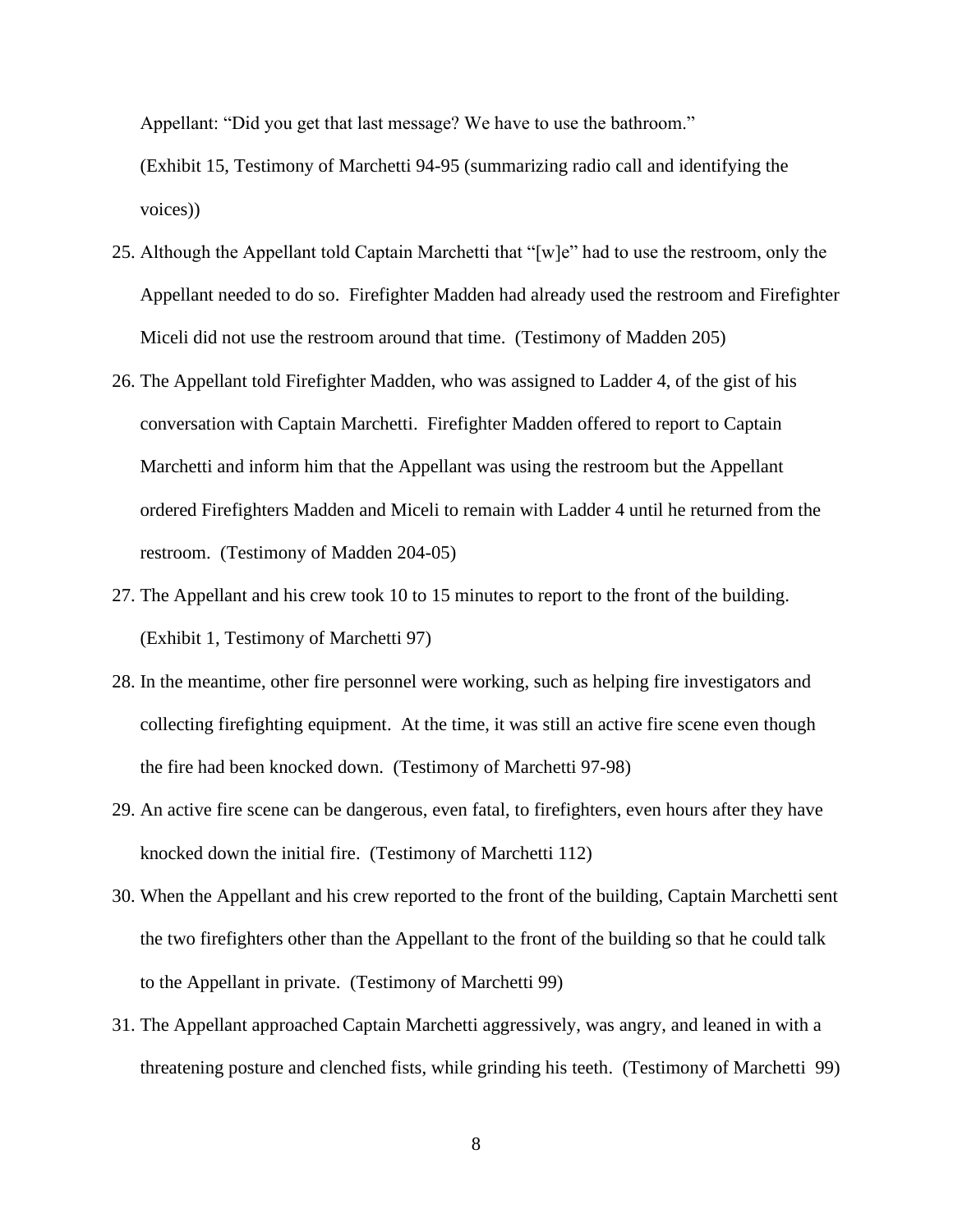- 32. During the ensuing conversation, all of the Appellant's responses were disrespectful, sinister, and condescending. (Exhibit 1)
- 33. Captain Marchetti asked where the Appellant had been. He answered that he had been sitting in his truck and rehabbing his crew. (Testimony of Marchetti 99)
- 34. Captain Marchetti asked if anyone had given permission for the Appellant and his crew to rehab. The Appellant answered no and that he had given the command order for his crew to rehab because they were cold and tired. (Exhibit 1, Testimony of Marchetti 101)
- 35. Captain Marchetti said that he was in command, he needed to maintain accountability of fire personnel, he had needed to know where the Appellant was, the Appellant had been unaccounted for, and he had not known where the Appellant had been. (Testimony of Marchetti 101-02)
- 36. Captain Marchetti asked the Appellant if he were okay. The Appellant, who was clenching his fists and grinding his teeth, asked Captain Marchetti if Marchetti were okay. (Testimony of Marchetti 102)
- 37. Captain Marchetti then asked the Appellant if he were cold. The Appellant asked something like, "Are you cold? Are you nice and warm in there?" Captain Marchetti was outside and did not understand what the Appellant was referring to. (Testimony of Marchetti 102)
- 38. Captain Marchetti said something to the Appellant, who was still clenching his fists and grinding his teeth, such as, "You seem upset. Do you want to fight?" (Testimony of Marchetti 102)
- 39. At one point, Captain Marchetti asked the Appellant if he had a problem. The Appellant asked Captain Marchetti the same question. Captain Marchetti said something such as, "Yes, you. You're not listening." (Testimony of Marchetti 107)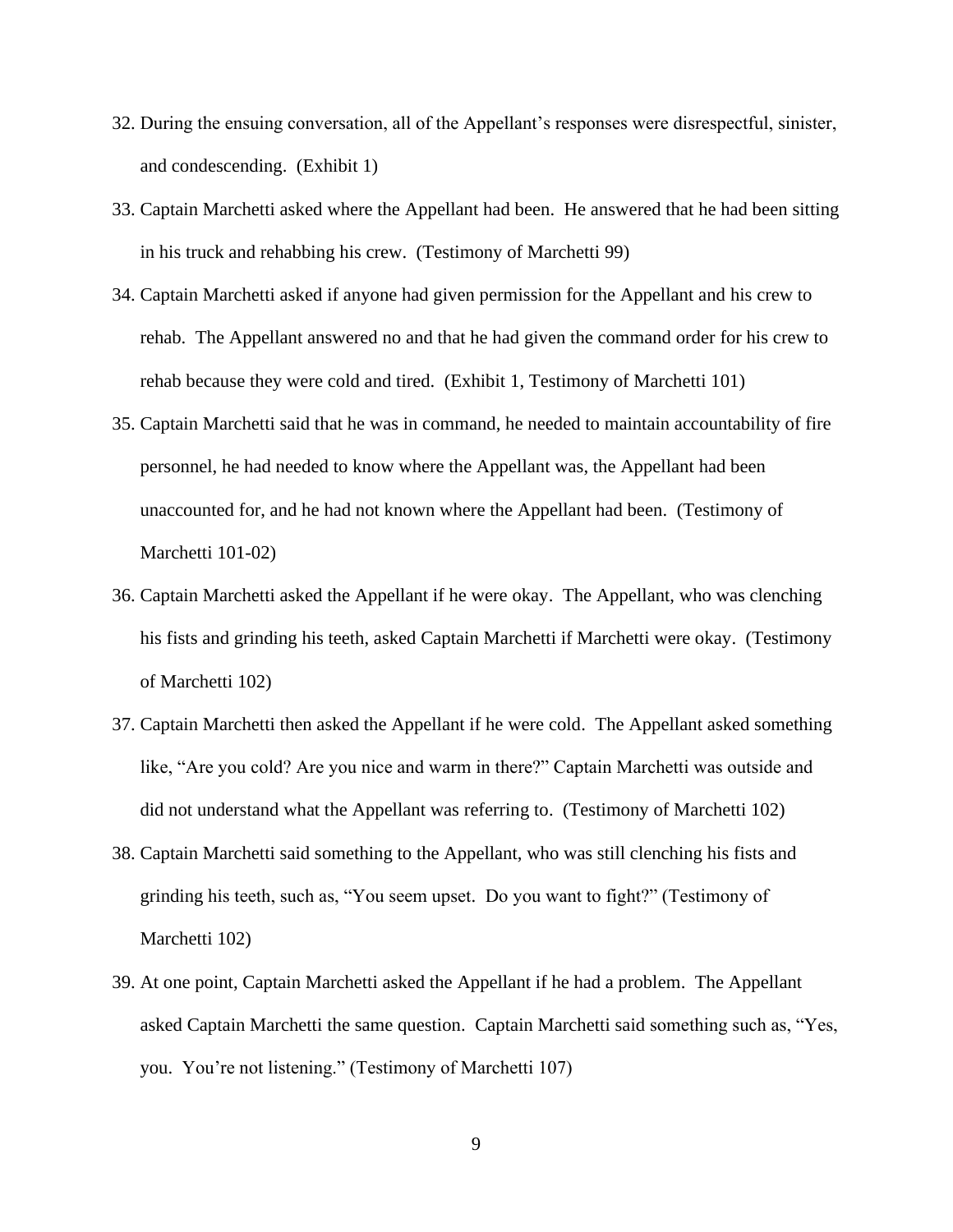- 40. Firefighter Madden confirmed that the Appellant had allowed Firefighters Madden and Miceli to rehab. (Testimony of Madden 196-97)
- 41. All members of the BFD receive its rules and regulations and receive opportunities to become familiar with them, such as during training sessions. (Testimony of Williams 291- 92)
- 42. The BFD expected the Appellant, as a captain, to be familiar with its rules and regulations. (Testimony of Williams 292)
- 43. Chief Williams determined that the Appellant had violated the BFD's rules and regulations. (Testimony of Williams 290)
- 44. On January 23, 2018, the BFD suspended the Appellant for two days without pay for three reasons: "Disobeying orders of a superior officer; Conduct prejudicial to good order; Cowardice or shirking duty at a fire." On the same day, the BFD informed the Appellant of his suspension. (Exhibit 14)
- 45. The language of the suspension letter invoked the BFD's regulations, which refer to "cowardice or shirking," but the Appellant was disciplined for shirking and not cowardice. (Testimony of Williams 291, 317, 320)
- 46. BFD did not discipline Firefighters Madden and Miceli. (Testimony of Williams)
- 47. On February 14, 2018, a Section 41 hearing to determine whether the Appellant's two-day suspension was supported by just cause. (Exhibit 16)
- 48. On February 22, 2018, a hearing officer found just cause for the Appellant's two-day suspension. (Exhibit 16)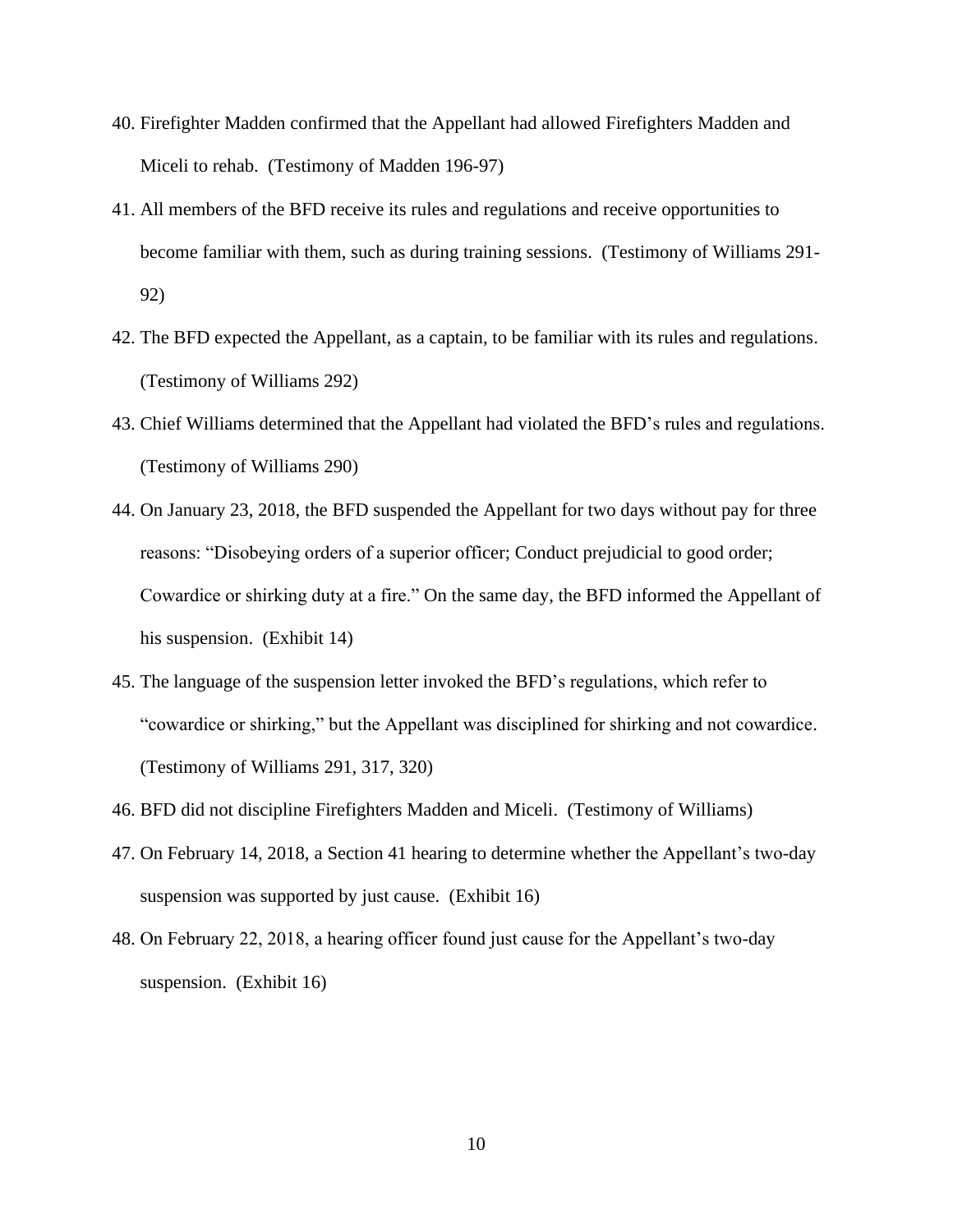#### *Discipline of Other Personnel*

- 49. By way of comparison, in September 2015, a firefighter was considered Absent Without Leave (AWOL) for arriving 15 minutes late for roll call. The firefighter received a verbal reprimand. (Exhibit 29)
- 50. In June 2015, a second firefighter was considered to have neglected duty for leaving a pump testing area without the proper equipment. The firefighter received a written warning. (Exhibit 29)
- 51. In January 2019, a third firefighter was considered AWOL from roll call. It was his third offense. His discipline was to forfeit a day of vacation. (Testimony of Williams 300)
- 52. In October 2016, a fourth firefighter was considered Absent Without Leave (AWOL) for arriving 30 minutes late for roll call. The firefighter stated that he had overslept and received a written reprimand. (Exhibit 29)
- 53. In April 2018, a fifth firefighter was disciplined for conduct prejudicial to good order and conduct unbecoming a member of the BFD. The record does not reveal the firefighter's conduct. The firefighter received verbal and written reprimands. (Exhibit 29)
- 54. The discipline referenced in Facts 49 through 53 were the only discipline cases in the three years preceding the Appellant's discipline. (Testimony of Williams 298, 299)
- 55. Of the three AWOL cases above, all entailed firefighters having been absent from or late to roll call. None involved their absence from an active fire scene. (Testimony of Williams 315, 320, 321)
- 56. In Captain Marchetti's 18 years as a firefighter, he had not observed a firefighter fail to respond to an order as the Appellant did here. (Testimony of Marchetti 111, 112)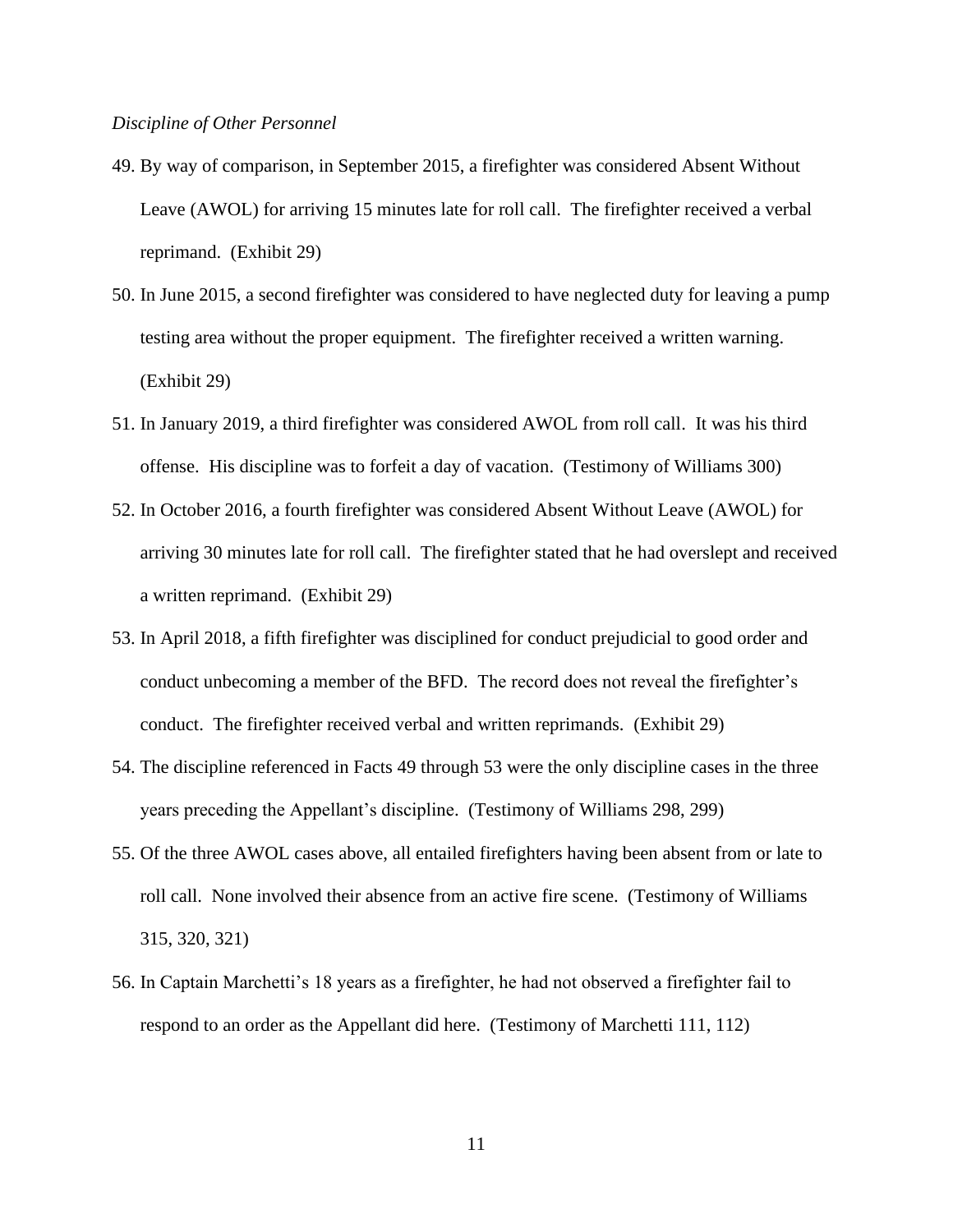- 57. In Firefighter Churchill's 23 years as a firefighter, he had not observed a firefighter fail to respond to an order as the Appellant did here. (Testimony of Churchill 172, 173).
- 58. Chief Williams had never heard of a firefighter needing to use a restroom as an excuse not to obey an order. (Testimony of Williams 293)

*Prior Discipline of Appellant*

- 59. In 2006, the Appellant had agreed to cover another firefighter's shift but failed to do so. His discipline was to lose his substitution privilege for six months. (Exhibit 30, Testimony of Williams 284)
- 60. In 2007, the Appellant contended that for working a detail at a nursing home, he deserved a higher pay rate, known as the alcohol rate, for establishments that serve alcohol, such as bars. He so contended to the nursing home and BFD because the nursing personnel allowed some residents to keep wine in their rooms to drink. To try to gather information to support his contention, the Appellant went behind a coffee bar at the nursing home and looked for alcohol. He received an oral reprimand for conduct unbecoming a member of the BFD. (Exhibit 31, Testimony of Williams 285)
- 61. Because of these previous disciplinary actions, the two-day suspension of the Appellant constituted progressive discipline.

#### *Applicable Civil Service Law*

G.L. c. 31, § 42 states in part:

"Any person who alleges that an appointing authority has failed to follow the requirements of section forty-one in taking action which has affected his employment or compensation may file a complaint with the commission … If the commission finds that the appointing authority has failed to follow said requirements and that the rights of said person have been prejudiced thereby, the commission shall order the appointing authority to restore said person to his employment immediately without loss of compensation or other rights."

G.L. c. 31, § 43 provides: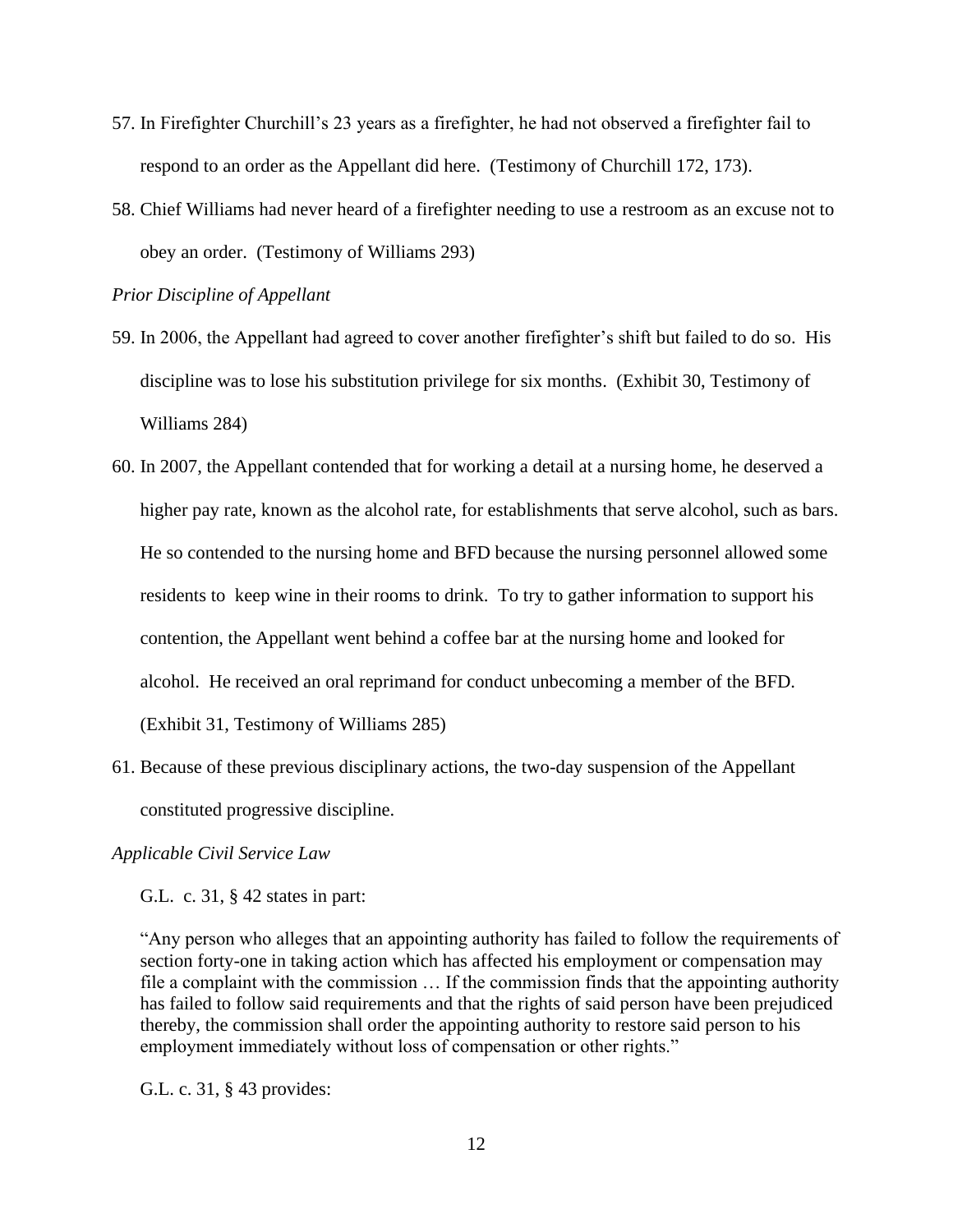"If the commission by a preponderance of the evidence determines that there was just cause for an action taken against such person it shall affirm the action of the appointing authority, otherwise it shall reverse such action and the person concerned shall be returned to his position without loss of compensation or other rights; provided, however, if the employee by a preponderance of evidence, establishes that said action was based upon harmful error in the application of the appointing authority's procedure, an error of law, or upon any factor or conduct on the part of the employee not reasonably related to the fitness of the employee to perform in his position, said action shall not be sustained, and the person shall be returned to his position without loss of compensation or other rights. The commission may also modify any penalty imposed by the appointing authority."

 An action is "justified" if it is "done upon adequate reasons sufficiently supported by credible evidence, when weighed by an unprejudiced mind; guided by common sense and by correct rules of law". Commissioners of Civil Service v. Municipal Ct. of Boston, 359 Mass. 211, 214 (1971). *See also* Cambridge v. Civil Service Comm'n, 43 Mass.App.Ct. 300, 304 (1997); Selectmen of Wakefield v. Judge of First Dist. Ct., 262 Mass. 477, 482 (1928). The Commission determines justification for discipline by inquiring, "whether the employee has been guilty of substantial misconduct which adversely affects the public interest by impairing the efficiency of public service". School Comm. v. Civil Service Comm'n, 43 Mass.App.Ct. 486, 488 (1997). *See also* Murray v. Second Dist. Ct., 389 Mass. 508, 514 (1983).

 The Appointing Authority's burden of proof by a preponderance of the evidence is satisfied "if it is made to appear more likely or probable in the sense that actual belief in its truth, derived from the evidence, exists in the mind or minds of the tribunal notwithstanding any doubts that may still linger there." Tucker v. Pearlstein, 334 Mass. 33, 35-36 (1956).

 Under section 43, the Commission is required "to conduct a de novo hearing for the purpose of finding the facts anew". Falmouth v. Civil Service Comm'n, 447 Mass. 814, 823 (2006) and cases cited. However, "[t]he commission's task ... is not to be accomplished on a wholly blank slate. After making its de novo findings of fact, the commission does not act without regard to the previous decision of the [appointing authority], but rather decides whether 'there was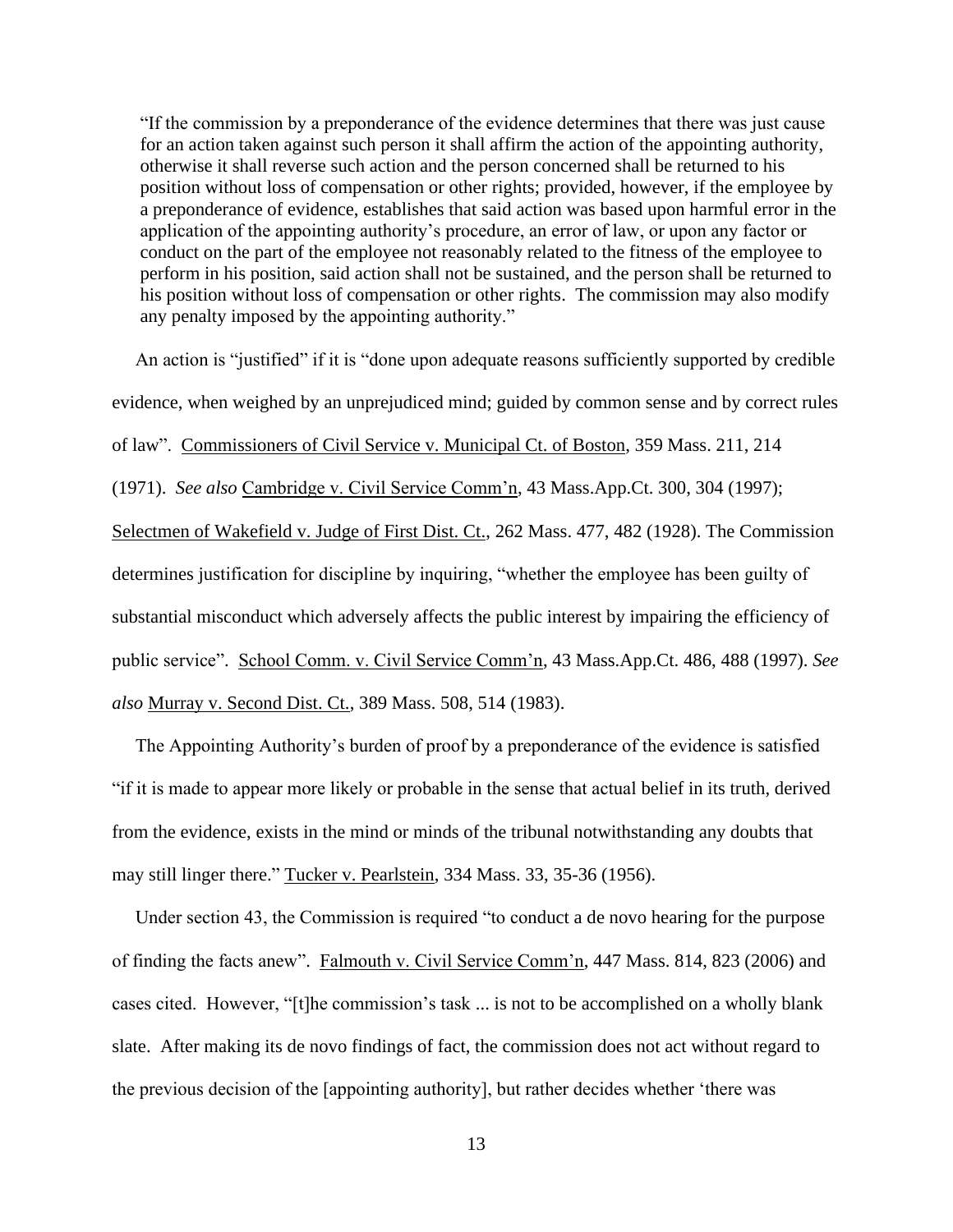reasonable justification for the action taken by the appointing authority in the circumstances found by the commission to have existed when the appointing authority made its decision'," which may include an adverse inference against a complainant who fails to testify at the hearing before the appointing authority. Id., quoting internally from Watertown v. Arria, 16 Mass.App.Ct. 331, 334 (1983) and cases cited.

#### *Analysis*

 As a preliminary matter, this appeal was filed under both G.L. c. 31, § 42, contesting whether the BFD properly followed the *procedural* requirements to terminate the Appellant, and G.L. c. 31, § 43, contesting whether there was *just cause* to terminate his employment. I briefly address the procedural portion of the appeal. I find that the Appellant's Section 41 hearing was not unreasonably delayed so as to give rise to a successful Section 42 appeal. If the Appellant had any other ground under Section 42, he neither identified it in pleadings, in testimony, or through counsel.

 Based on the findings of fact above, the BFD has shown by a preponderance of the evidence that the Appellant's conduct on December 31, 2017 constitutes substantial misconduct that adversely affected the public interest. The preponderance of the evidence primarily comprised the testimony of witnesses and a recording (Exhibit 15) that corroborated each other, and was aided by the adverse inference of the Appellant's declining to testify at either the Section 42 hearing or the hearing before the Commission. (Exhibit 14, Transcript 10-11) The substantial misconduct violated BFD rules regarding disobeying orders of a superior officer, conduct prejudicial to good order, and shirking duty at a fire.

Having determined that the Appellant did engage in misconduct, I must determine whether the level of discipline was warranted.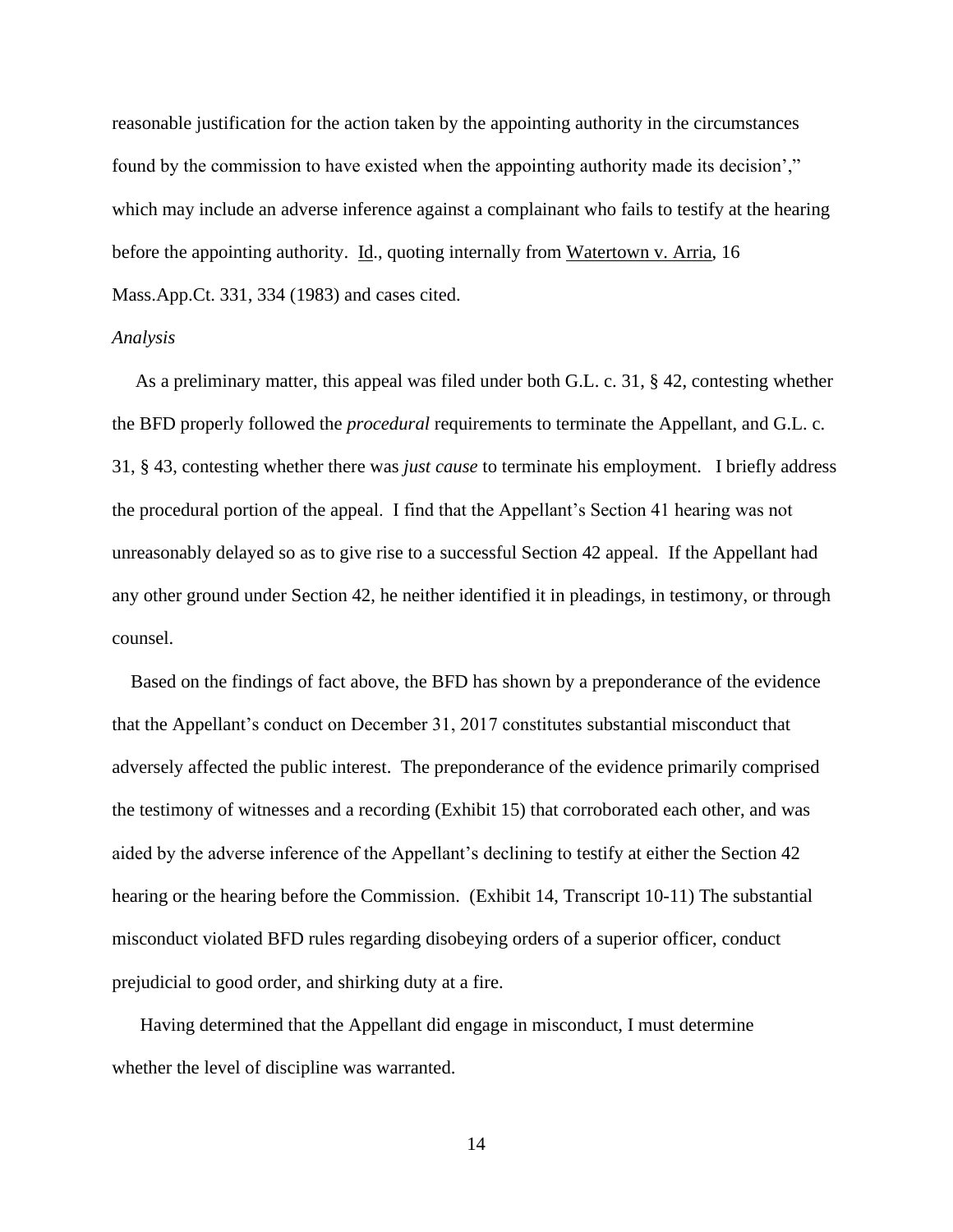As stated by the SJC in Falmouth v. Civ. Serv. Comm'n, 447 Mass. 814, 823-825 (2006):

 "After making its de novo findings of fact, the commission must pass judgment on the penalty imposed by the appointing authority, a role to which the statute speaks directly. G.L. c. [31], s.  $\S$  43 ('The commission may also modify any penalty imposed by the appointing authority.') Here the commission does not act without regard to the previous decision of the [appointing authority], but rather decides whether 'there was reasonable justification for the action taken by the appointing authority in the circumstances found by the commission to have existed when the appointing authority made its decision." Id. citing Watertown v. Arria,16 Mass.App.Ct. 331, 334 (1983).

"Such authority to review and amend the penalties of the many disparate appointing authorities subject to its jurisdiction inherently promotes the principle of uniformity and the 'equitable treatment of similarly situated individuals.' citing Police Comm'r of Boston v. Civ. Serv. Comm'n, 39 Mass.App.Ct. 594, 600 (1996). However, in promoting these principles, the commission cannot detach itself from the underlying purpose of the civil service system— 'to guard against political considerations, favoritism and bias in governmental employment decisions." Id. (citations omitted).

….

"Unless the commission's findings of fact differ significantly from those reported by the town or interpret the relevant law in a substantially different way, the absence of political considerations, favoritism or bias would warrant essentially the same penalty. The commission is not free to modify the penalty imposed by the town on the basis of essentially similar fact finding without an adequate explanation." Id. at 572. (citations omitted).

I find no evidence of political considerations, favoritism, or bias by the BFD. Exact

comparisons of discipline are often difficult, particularly when no other firefighter, let alone a

captain, has been disciplined for violating an order in an active fire scene. Nonetheless, the

Appellant's two-day suspension is proportionate when compared with the other disciplinary

actions that BFD took during the previous three years before the Appellant's suspension.

Further, I considered that the Appellant had engaged in misconduct in the past, thus justifying a

two (2)-day suspension.